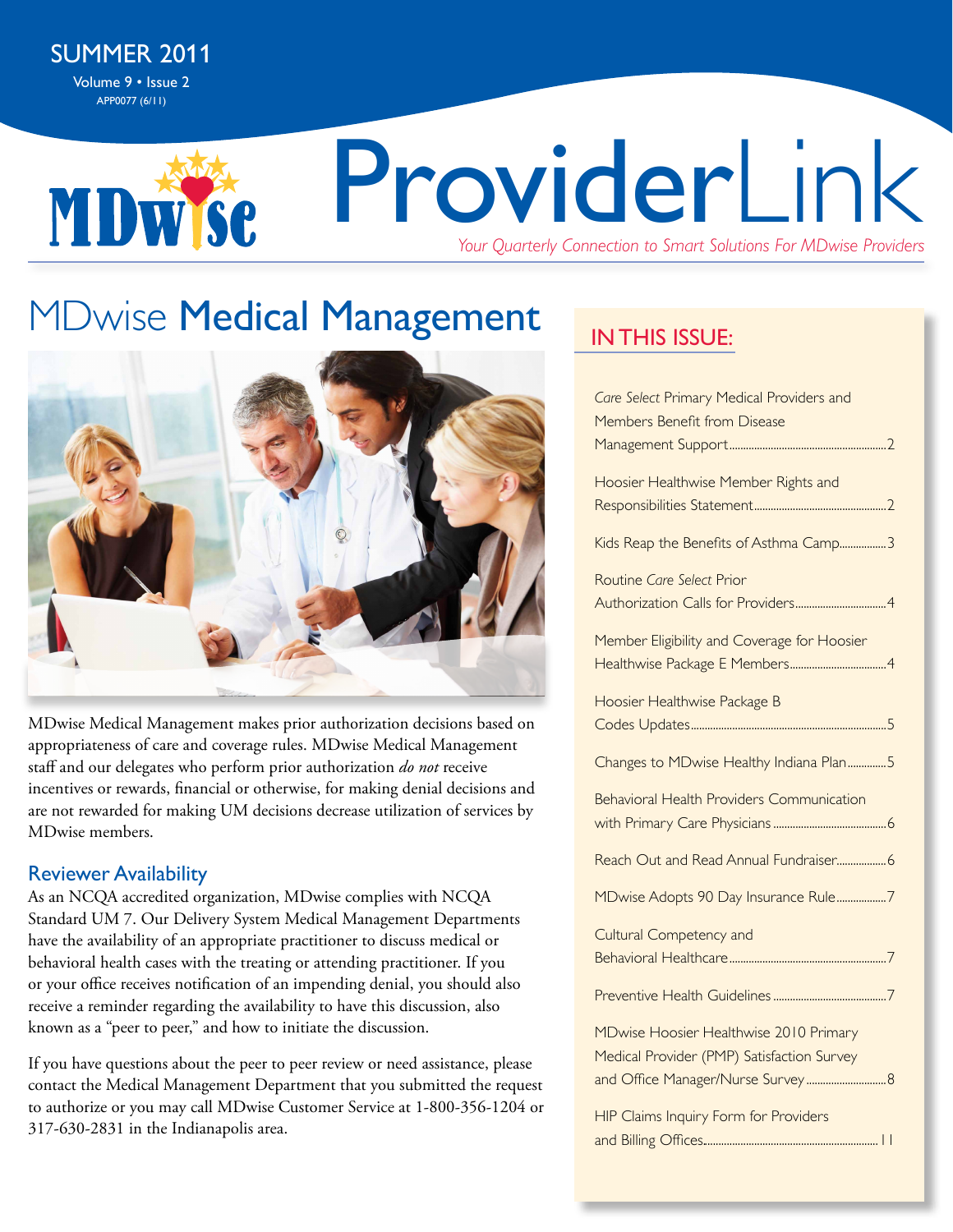### *Care Select* Primary Medical Providers and Members Benefit from Disease Management Support

As a result of changes to the Indiana *Care Select* (ICS) Program, MDwise has focused on providing disease management services and adding value to PMPs and members who opt to remain in the MDwise ICS Program. Many *Care Select* members suffer from chronically poor health and require intensive and often complex treatment regimens. Chronic health conditions and low health literacy often lead to debilitating health issues that acute medical services alone cannot alleviate. MDwise disease management services offer a diverse, intensive and coordinated approach to improving the health outcomes and quality of life for MDwise *Care Select* members.

Member health care is often fragmented and poorly coordinated leaving the member with multiple health providers, case managers and care givers. Often there is not one person who is familiar with the member's overall care and treatment. Our approach is based on the belief that the needs of the member are best met by creating an environment that helps members organize, make sense of and navigate today's complex health care system. A proactive model that is holistic and robust, blending disease management, member education and outreach, and care management into one comprehensive program utilized by the disease management team. This approach benefits the member's health and supports the PMPs who are working for the best health outcomes.

The following are some of the benefits enjoyed by members and their PMPs:

#### **PMPs**

- • Evidence based member care plans
- • Coordination of care including referrals
- • Reinforce PMP's plan of care
- • Comprehensive disease education
- Manage members collaboratively who require a lot of attention
- • Access to transportation network for medical appointments
- Multi-disciplinary disease managers (i.e. medical and behavioral health)
- • Quarterly pharmacy reports (medical and behavioral)
- • Collaboration leads to improved member health outcomes and lower physician costs to work with *Care Select* membership

#### Members

- • Access to multi-disciplinary care with a "live" disease manager
- • Disease managers who build collaborative relationships with members
- • Disease self management education
- Care plans designed to meet the member's individual health goals
- • Medical decision education and empowerment
- • Access to transportation for medical appointments
- • Positive progress managing chronic conditions
- • Improved health outcomes
- Positive interaction with MDwise



### Hoosier Healthwise Member Rights and Responsibilities

The MDwise Hoosier Healthwise Member Rights and Responsibilities Statement is available at [MDwise.org.](http://mdwise.org) For a printed copy of this information, call us at 1-800-356-1204 or 317-630-2831 in the Indianapolis area.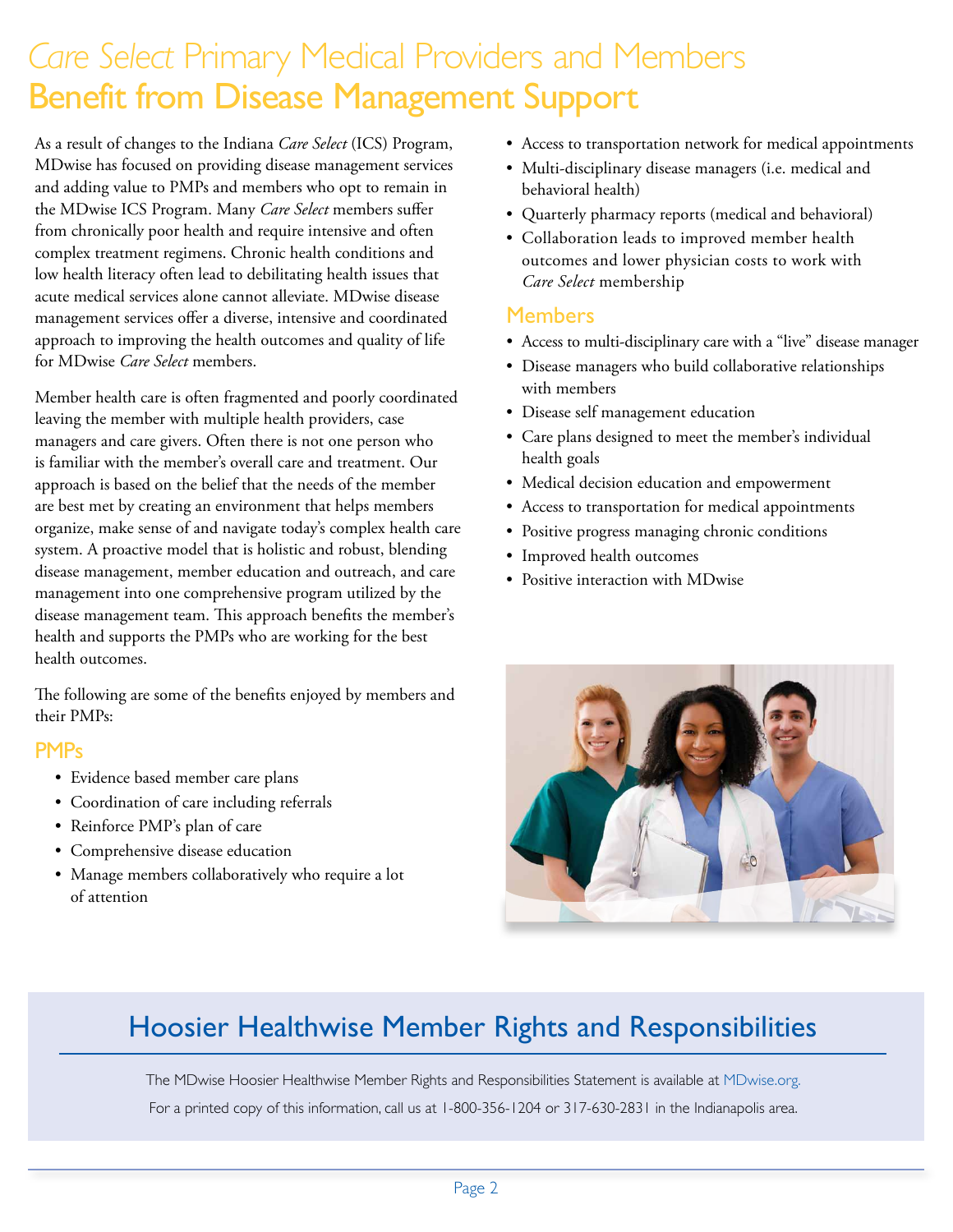# Kids Reap the Benefits of Asthma Camp

Marti Michel, MSN, RN, CNS, AE-C

What could be better than five nights and six days in the beautiful rolling hills of Brown County? Add in great activities like archery, arts and crafts, canoeing and kayaking, creek walks, fishing, challenge courses (low ropes and high ropes), horseback riding and swimming. Now add in a dedicated cadre of health care professionals who volunteer to spend a week at asthma camp, in addition to the counselors and program staff at Happy Hollow Camp (**[www.HappyHollowCamp.net](http://www.HappyHollowCamp.net)**), so that 80–120 children with asthma from Indiana and surrounding states have the opportunity to attend an overnight camp.



Happy Hollow provides the only overnight camp within the state for boys and girls ages 7–14 who have moderate to severe asthma. Happy Hollow has sponsored a weeklong residential camp for 20 years and is a medically supervised

camp, with physicians, respiratory therapists, nurses and pharmacists available 24 hours a day. It is sponsored by Indiana University Healthcare, Praxair and IU Health Homecare. I have been privileged to volunteer at asthma camp the last 19 years and the amazing thing is that there are medical staff who have been there much longer. Like InJAC, Happy Hollow Camp wouldn't work without volunteers! One parent wrote on her child's asthma camp application, "It is hard for me to let my child even go outside to play so at first I thought 'No way can she go to asthma camp!' But then last year I talked with another mom who had three kids go to camp and I thought I would give it a try. She had such a great time and learned so much and I rested easy knowing that the staff knew what to do if she had trouble."

We learn a lot about our campers on their camp applications. It is not unusual to see a child who has been to the emergency department multiple times, required hospitalization or has missed many days of school due to asthma. The goal of all asthma camps is to have a camp experience in an environment that also fosters learning about asthma and self-management skills. It promotes feelings of normalcy and allows a child to build life skills such as self-confidence, teamwork, personal responsibility and problem-solving. Camp provides formal

asthma education, but within the context of the camp experience. Kids learn about their asthma but they do it while they have fun and may not even realize they are being educated.

There can be lots of firsts at asthma camp—first overnight away from family, first time to be out of the city, first time to paddle a canoe or kayak, first time to swim in a lake, first time to ride a horse, first time to conquer a challenge like completing the high ropes course, overcoming a bout of homesickness or sleeping in a tent under the stars. For some of our kids, it is also the first time they have ever taken their controller medicines on a consistent basis, or been away from second-hand and thirdhand smoke. During a week in late June or early July, when the weather is hot and muggy and asthma triggers are literally everywhere, you might expect these kids to have lots of problems but they don't. Over the last ten years we have seen a huge decrease in the number of asthma exacerbations during camp, which is associated with increasing number of children who get appropriately treated with inhaled corticosteroids. According to Debbie Koehl, MS, RRT, AE-C, and a member of InJAC, who serves as Medical Staff Coordinator for Happy Hollow Asthma Camp, it is rare for a child to require emergency care for asthma related symptoms. "Every year we have more children who are on controller-medicines before they come to camp and that has made a huge difference in the numbers of kids who require rescue treatments during activity or at nighttime. Now, we are much more likely to have to see the child in the infirmary or go to the local ER because of a "normal kid" injury such as a need for stitches or a sports-related injury than for asthma."

While Happy Hollow Asthma Camp is the only overnight camp for children in Indiana, according to the Consortium on Children's Asthma Camps (**[www.asthmacamps.org](http://www.asthmacamps.org)**) there are two asthma day camps for children in the state. Camp Nota-Gona-Wheeze is a free day camp offered during spring break for elementary students who have asthma. It serves children from southern Indiana is sponsored by St Mary's Hospital, the Evansville Vanderburgh School Corporation and the University of Southern Indiana. Camp Eeze-the Wheeze is a week long day camp which enrolls campers ages 6–13. It is sponsored by the Thomas Bly Foundation, American Lung Association of Indiana in conjunction with the Indiana University Kokomo School of Nursing and is held in June.

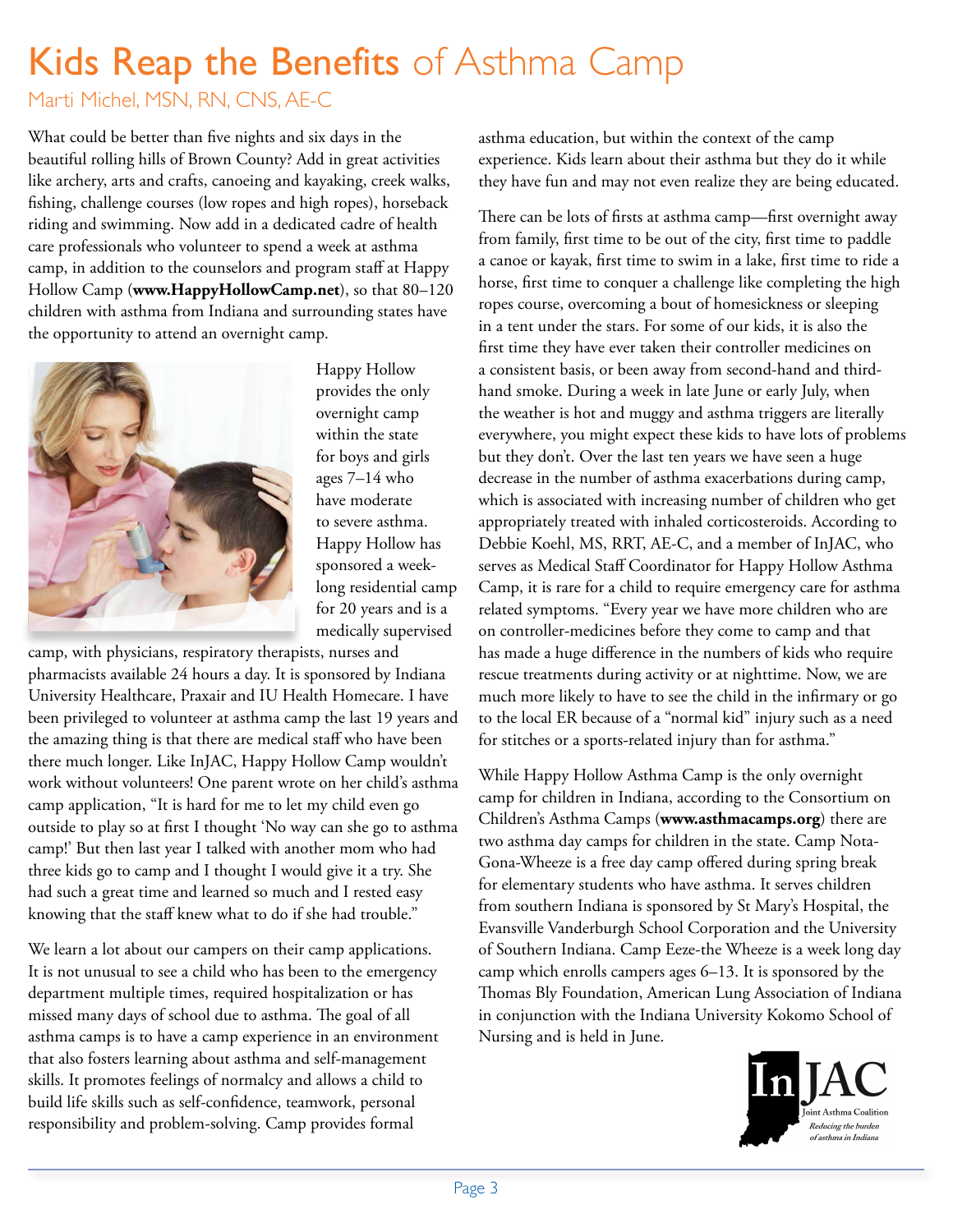# Routine *Care Select* Prior Authorization Calls for Providers

#### **Routine Call–Determining Whether a Service Requires PA in Indiana** *Care Select*

Providers must check the Indiana Medicaid website at **[www.indianamedicaid.com](http://www.indianamedicaid.com)** to determine if a service requires PA in the Indiana *Care Select* and Traditional Medicaid Programs by using the Medicaid fee schedule and the Indiana Health Coverage Programs (IHCP) Provider Manual. Use of these products is free and made public to all providers regardless of enrollment status. It is the provider's responsibility to familiarize themselves with PA requirements that are specific to their specialty service area (IHCP Provider Manual Chapter 6, pages 6–7) rather than rely on the CMO for this information. The IHCP website is the preferred source to share information regarding Medicaid policies including PA. If the provider doesn't have access to the Internet, they will need to discuss adding this capability with their internal management staff in order to comply with IHCP rules previously specified regarding knowledge of PA requirements for their specialty area. Providers should contact the CMO if they require education on how to use the fee schedule or understand basic PA guidelines.

#### **Routine Call–Checking PA Status**

HP's Web interChange is the preferred source to check claim status, PA status, and a member's eligibility. Providers have the ability to use HP's Web interChange free of charge to check the status of a PA regardless of the submission method used (i.e. mail, fax, or web or electronic PA submission) and should not rely on the member's CMO to provide them with this information. Enrollment in Web interChange's PA inquiry function can be handled through the provider's assigned database administrator for Web interChange functions or via HP at 1-877-877-5182. Providers should contact the CMO for more complex PA questions such as questions regarding a CMO's suspension of a PA for additional information or clarification of documents necessary to process a PA. If the provider doesn't have access to the Internet, they will need to discuss this issue with their internal management staff so that they can determine PA status.

Providers should contact their HP Provider Relations field representative or HP's Electronic Solutions Helpdesk for questions regarding the use of Web interchange.

## Member Eligibility and Coverage for Hoosier Healthwise Package E Members (Emergency Services Only)

Health coverage for certain members is limited to treatment for medical emergency conditions. These members are in the FFS delivery system only. The Omnibus Budget Reconciliation Act (OBRA) of 1986 defines an emergency medical condition as:

*A medical condition of sufficient severity (including severe pain) that the absence of medical attention could result in placing the member's health in serious jeopardy, serious impairment of bodily functions, or serious dysfunction of any organ or part.* 

In the case of pregnant women eligible for coverage under Package E, labor and delivery services are also considered emergency medical conditions.

For emergency services rendered to members enrolled in this benefit package, providers must indicate emergency in the proper form locator on the claim form or 837P transaction.

The IHCP does not cover nonemergency services furnished to individuals enrolled in Package E. The patient may be billed for these services if notified of noncoverage prior to rendering care.



Children born to Package E members are eligible for full coverage upon determination of eligibility through the local county office of the DFR or outreach location. Children who are not born in the United States are eligible only under Package E. These children are only eligible for emergency coverage, and are not covered under the Early and Periodic Screening, Diagnosis, and Treatment (EPSDT) program.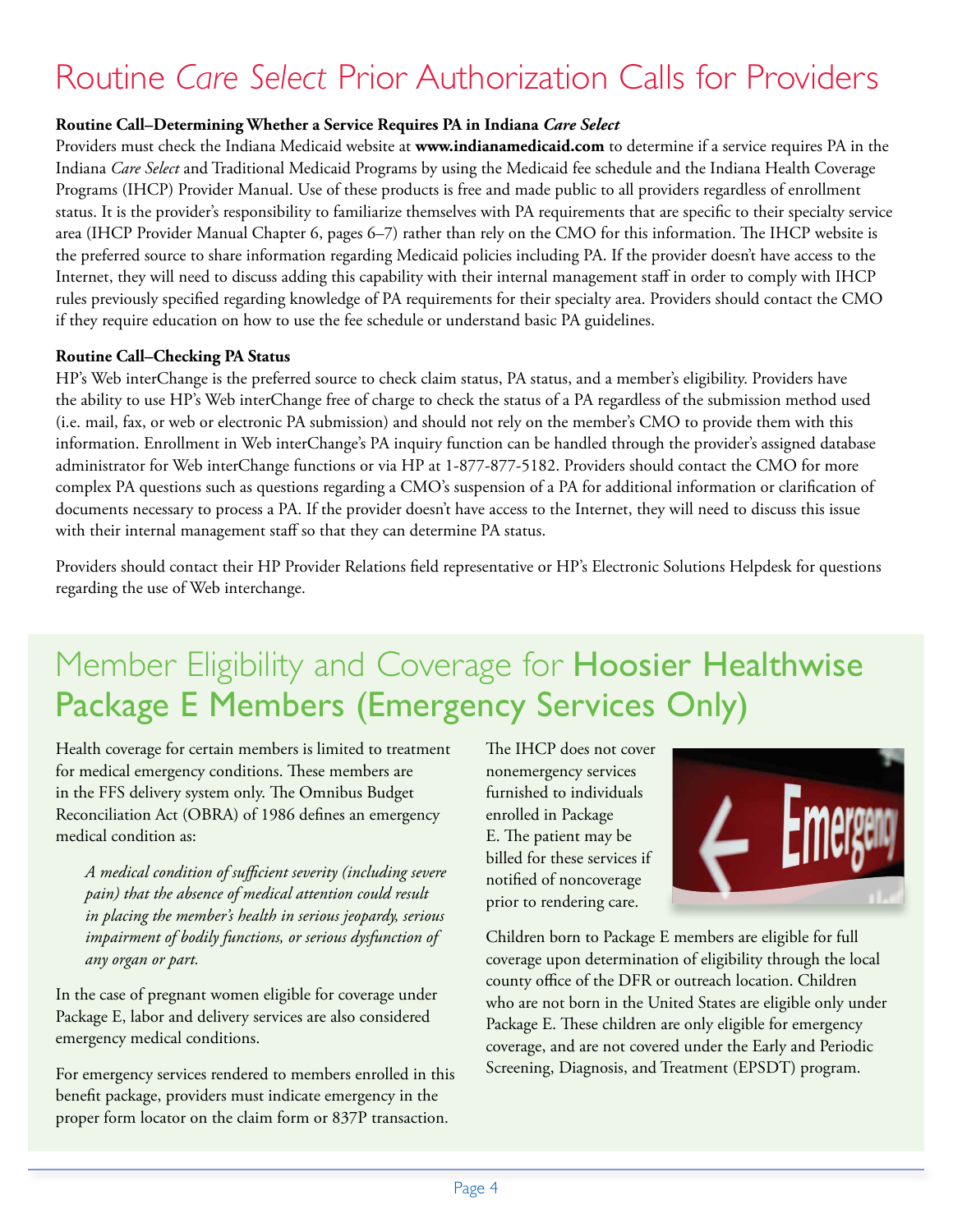# Hoosier Healthwise Package B Codes Updates



The Indiana Health Coverage Programs (IHCP) has updated its Package B covered ICD-9-CM Diagnosis Codes to include Family Planning diagnosis codes. Providers

providing family planning services to Package B members can now utilize family planning ICD-9-CM Diagnosis Codes for Package B members instead of just a pregnancy related diagnoses (i.e. V22.0). Family planning services are a covered Medicaid service for all Package B members per the IHCP Provider Manual.

Providers may reference Banner page BR201117 dated April 26, 2011 for a list of covered family planning diagnoses located at

[http://provider.indianamedicaid.com/ihcp/Banners/BR201117.pdf.](http://provider.indianamedicaid.com/ihcp/Banners/BR201117.pdf) Based on this banner page and Medicaid guidelines, providers may utilize any of the codes from this list as the primary diagnosis codes for Package B members to convey the provision of a covered service. Therefore, with this update, providers should no longer be required to include a pregnancy code, such as V22.0 (supervise normal pregnancy) as the primary diagnosis code on claims for family planning services.

MDwise is in the process of updating its provider manual and its website at MDwise.org to reflect this update to Package B covered diagnosis codes.

# Changes to MDwise Healthy Indiana Plan Effective April 1, 2011

MDwise began a new partnership with IU Medical Group-Primary Care (IUMG-PC) for Healthy Indiana Plan (HIP) claims payment processing on April 1, 2011. IUMG-PC is processing HIP claims with DOS April 1, 2011 and forward while Affiliated Computer Systems (ACS) is contining to process claims with dates of service through March 31, 2011.

The electronic submission payer IDs and paper claims addresses for the HIP program for both claims payers are listed below for your convenience:

| Dates of Service March 31, 2011 and Prior                                         | Dates of Service April 1, 2011 Forward                                               |
|-----------------------------------------------------------------------------------|--------------------------------------------------------------------------------------|
| Paper Claims                                                                      | Paper Claims                                                                         |
| <b>MDwise</b><br>P.O. Box 33049<br>Indianapolis, IN 46203-0049                    | <b>MDwise HIP Claims</b><br>P.O. Box 78310<br>Indianapolis IN 46278                  |
| <b>ACS EDI Clearinghouses</b>                                                     | <b>IUMG EDI Clearinghouses</b>                                                       |
| Emdeon, TK Software and ACS Gateway<br>Payer ID for all EDI clearinghouses: MDWIS | WebMD/Emdeon<br>Institutional Payer ID: 12K81<br>Professional Payer ID: SX172        |
|                                                                                   | McKesson/Relay Health<br>Institutional Payer ID: 4976<br>Professional Payer ID: 4481 |

MDwise will also issue new member identification cards to all MDwise HIP members to reflect the new claims payment address.

If you have questions about the transition, please call MDwise Customer Service at 1-800-356-1204 or 317-630-2831 in the Indianapolis area.

Please visit **[MDwise.org](http://MDwise.org)** for a copy of our prior authorization form and for more information about the transition of claims payors. Thank you for your continued service to MDwise and our members.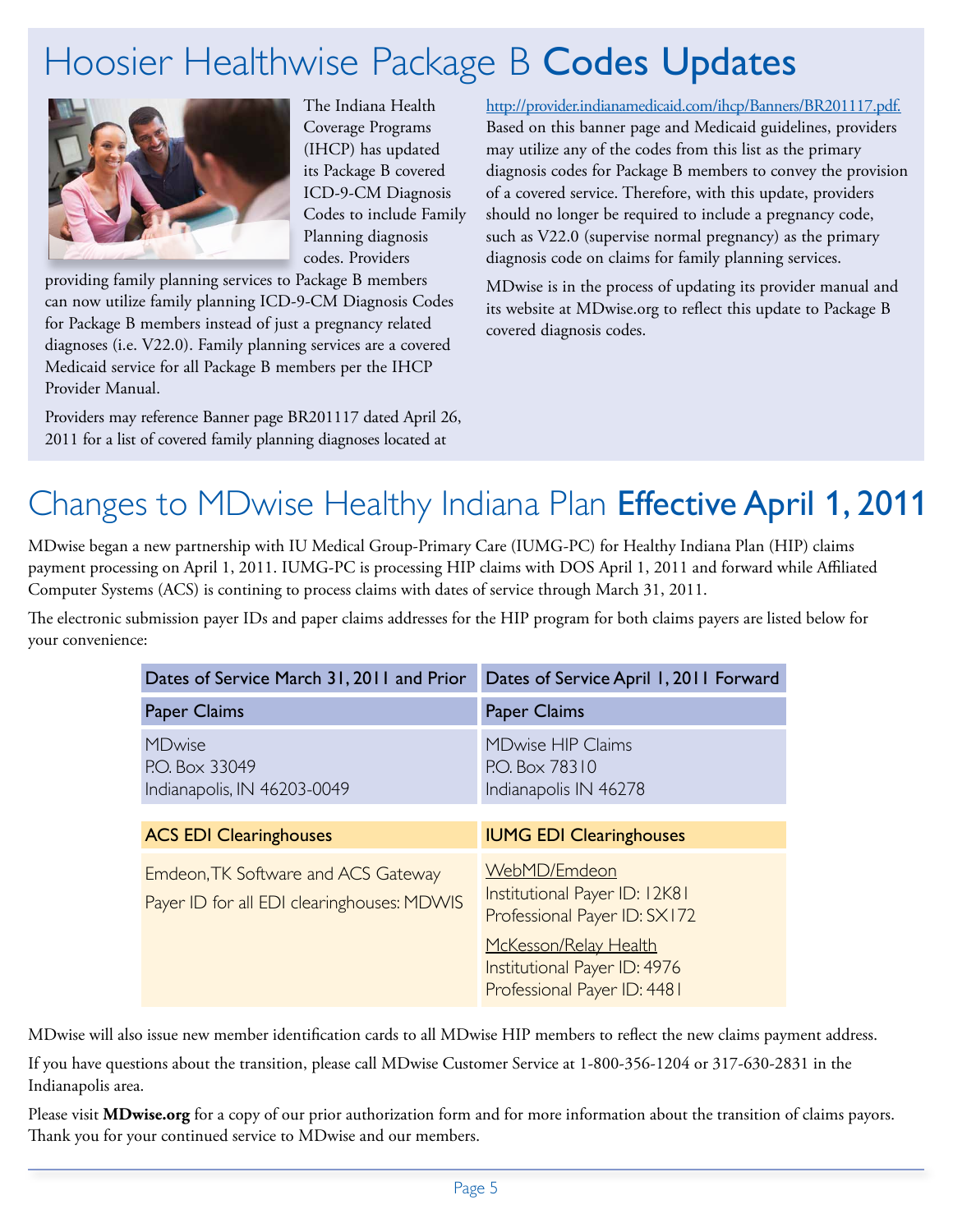### Behavioral Health Providers Communication with Primary Care Physicians

#### **Lynn Bradford, Ph.D.**  *MDwise Director of Behavioral Health*

The State of Indiana continues to emphasize the importance of maintaining regular communication between behavioral health providers and primary care physicians for its Medicaid members. As Medicaid providers who are part of the MDwise Behavioral Network, I would like to remind everyone of the need for this communication.

The new MDwise contract that you signed in 2010 states the following:

*"Per the requirements of the RFS, Provider shall notify MDwise and the Covered Person's PMP and submit information about the treatment plan, the member's diagnosis, medications, and other relevant information about the member's treatment needs as follows:*

*For Covered Persons who are at risk for hospitalization or who have had a hospitalization, the behavioral health provider will provide a summary of the Covered Person's initial assessment session, primary and secondary diagnosis, medications prescribed and psychotherapy prescribed. This information must be provided after the initial treatment session.* 

*For Covered Persons who are not at risk for hospitalization, behavioral health providers must, at a minimum, provide findings from the Covered Person's assessment, primary and secondary diagnoses, medication prescribed, psychotherapy prescribed, the visit date and provider's contact information.* 

*Behavioral health providers must also notify MDwise and the Covered Person's PMP of any significant changes in the Covered Person's status and/or a change in the level of care.* 

*Any other relevant information."*

Additionally, on the OTR form, be sure to indicate that you have completed this communication and when it was done. A member can refuse to allow this communication and this can be stated on the form. When at all possible, encourage the member to allow this communication as it improves the coordination of care.

MDwise thanks you for participating in our network and providing care to its members!

### Reach Out and Read Annual Fundraiser



Reach Out and Read prepares Indiana's youngest children to succeed in school by partnering with physicians to distribute books and to encourage families to read together. Reach Out and Read Indiana serves over 180,000 Hoosier children at 150 health clinics. Reach Out and Read Indiana's annual fundraising event will be on Friday, September 23, 2011. This is a family friendly event. "An Evening of Authors" includes local Indiana authors, food, a silent auction, and children's activities. Everyone is welcome to attend.

> September 23, 2011 5:30 p.m.– 8:30 p.m.

Fairbanks Hall 340 West 10<sup>th</sup> Street Indianapolis, IN 46202

Admission Tickets: \$35 Adults, \$15 Children

For more information contact Lisa Robertson at [lisa.robertson@reachoutandread.org](mailto:lisa.robertson%40reachoutandread.org?subject=) or 317-822-7302.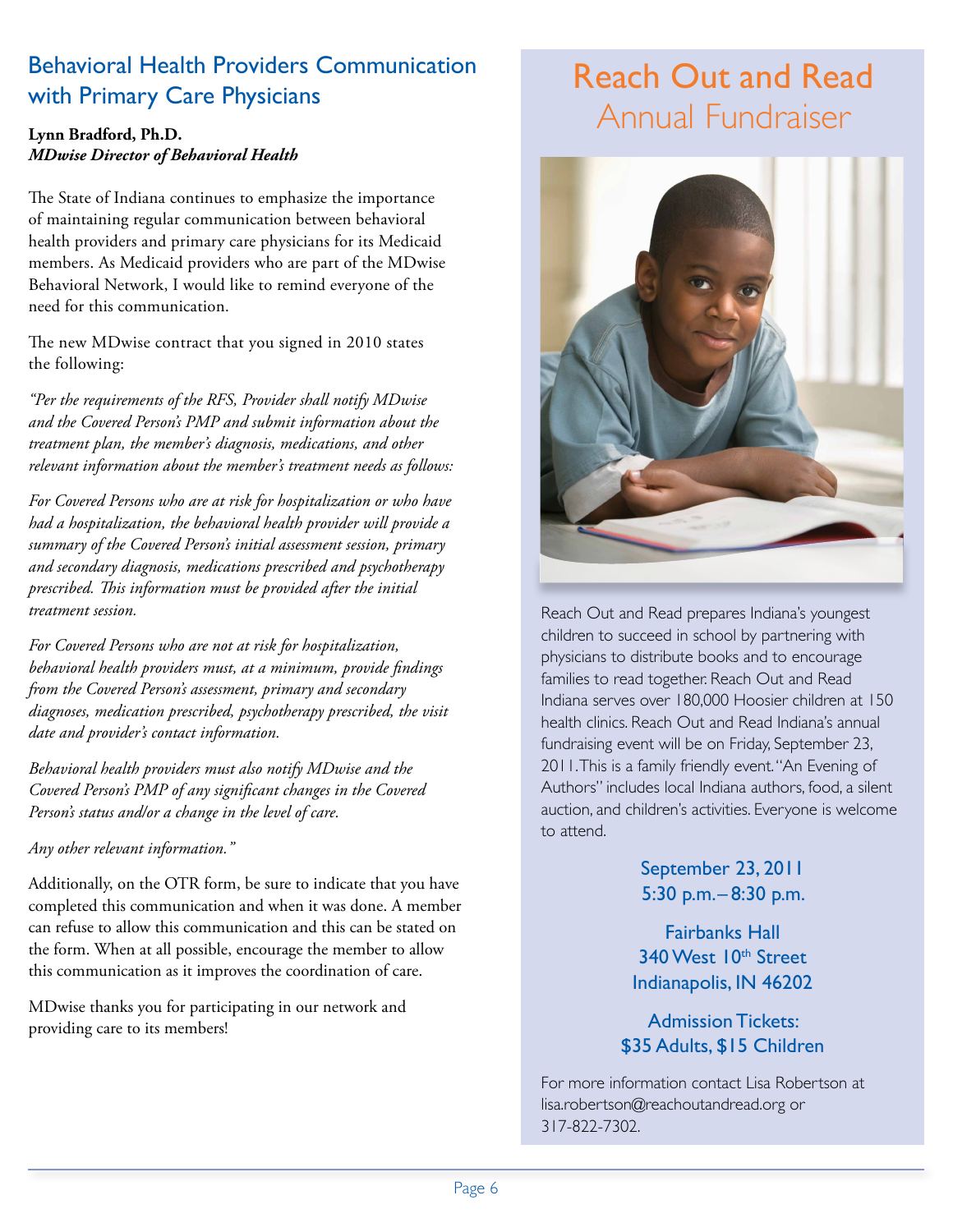### MDwise Adopts 90 Day Insurance Rule Cultural Competency and

At the request of the Office of Medicaid Policy and Planning (OMPP), MDwise has worked with our Hoosier Healthwise delivery systems to develop a 90 Day Insurance Rule to account for instances when a third party commercial insurance hasn't responded to a provider claim within 90 days of the bill date. The information below is a summary of MDwise's 90 Day Insurance Rule. This information will be added to our provider manual at MDwise.org.

When the member has other insurance, a MDwise provider must submit claims to the other insurance carrier before submitting to the MDwise Delivery System. When a third-party insurance carrier fails to respond within 90 days of the provider's billing date, the claim can be submitted to the MDwise Delivery System for payment consideration. However, one of the following must accompany a claim to substantiate attempts to bill the third party or the claim will be denied:

- Copies of unpaid bills or statements sent to the third party, whether an individual or an insurance company. Provider must note the date of the billing attempt and the words no response after 90 days on an attachment. This information must be clearly indicated.
- Written notification from the provider indicating the billing dates and explaining that the third party failed to respond within 90 days from the billing date. The provider is required to boldly make a note of the following on the attachment:
	- $\vee$  Date of the filing attempt
	- $\checkmark$  The words no response after 90 days
	- $\blacktriangleright$  Member identification number (RID) & Provider's National Provider Identifier (NPI)
	- ◆ Name of primary insurance carrier billed
- For claims filed electronically, the following must be documented in the claim note segment of the 837P transaction:
	- $\vee$  Date of the filing attempt
	- ✔ The phrase, "no response after 90 days"
	- $\blacktriangledown$  The member's identification (RID) number & IHCP provider number
	- ◆ Name of primary insurance carrier billed

# Behavioral Health Care

#### Lynn Bradford, PhD, HSPP *Director of Behavioral Health*

MDwise is responsible, per its contract with the State of Indiana, for ensuring that its behavioral health network providers are trained about and are aware of the cultural diversity of the Medicaid population served by the Hoosier Healthwise and Healthy Indiana Programs. To that end, MDwise is notifying the members of its behavioral health network of free continuing education programs available on the web.

The Office of Minority Health offers this program.:

#### [MDwise.org/providers-continuingedcredits.html](http://MDwise.org/providers-continuingedcredits.html)

You do have to register and there is a link to that service:

#### <https://cccm.thinkculturalhealth.hhs.gov/default.asp>

The Office of Minority Health has also issued National Standards for Culturally and Linguistically Appropriate Services (CLAS) in Health Care. To read more about these standards, follow the link below:

#### [www.omhrc.gov/clas/](http://www.omhrc.gov/clas/)



### Preventive Health Guidelines

Preventive Health Guidelines can be accessed on the provider section of [MDwise.org](http://MDwise.org).

For a printed copy of this information, call us at 1-800-356-1204 or 317-630-2831 in the Indianapolis area.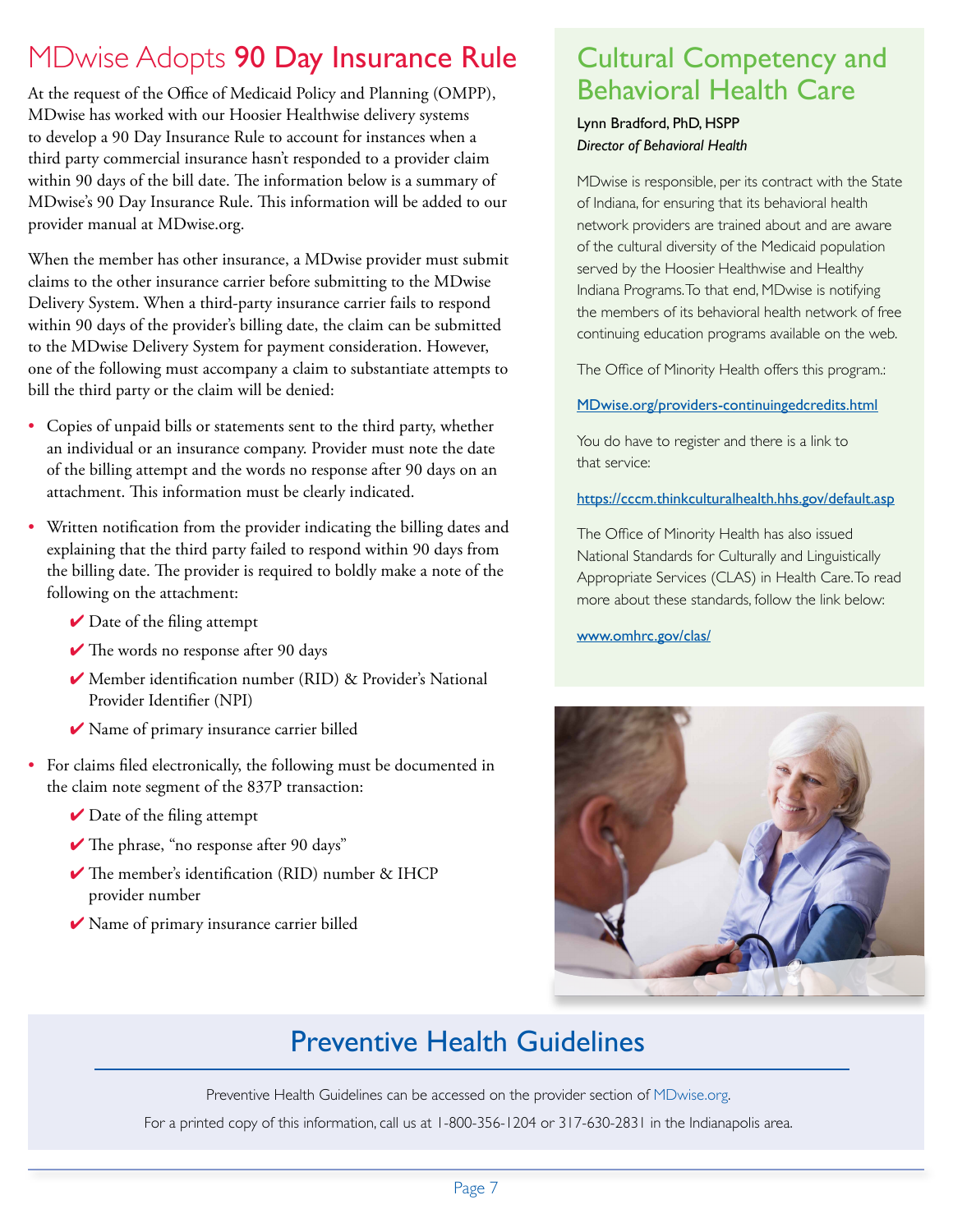# MDwise Hoosier Healthwise 2010 Primary Medical Provider (PMP) Satisfaction Survey and Office Manager/Nurse Survey

The Myers Group (TMG), a National Committee for Quality Assurance (NCQA) Certified Survey Vendor, was selected by MDwise to conduct its 2010 Provider Satisfaction Survey. Information obtained from these surveys allows plans to measure how well they are meeting their providers' expectations and needs. Based on the data collected, this report summarizes the results and assists in identifying plan strengths and opportunities.

The vendor sent the 2010 Provider Satisfaction Survey to 1,301 Primary Medical Providers (PMP) and called 687 Office Manager/ Nurses in the MDwise Hoosier Healthwise program. Responses were received from 252 of the sampled PMPs, and, 278 responses from Office Managers/Nurses. Results were collected from December 2010 through January 2011.

MDwise provided TMG with a database of its primary care providers and office managers. TMG mailed a survey to all of the PMPs, and Office Managers/Nurses were contacted by telephone.

The 2009 TMG Medicaid Book of Business is a benchmark containing data from all eligible Medicaid Provider Satisfaction Surveys TMG collected data for in 2009. Plans were included in the Book of Business only if they contained at least 12 of the benchmark questions. As a result, the 2009 TMG Medicaid Book of Business is comprised of 34 plans encompassing 9,901 respondents. Attributes were included in the 2009 TMG Medicaid Book of Business if at least 11 of the plans included the question in their survey.

The 2009 TMG Medicaid Respondent-Level Benchmark contains the respondent-level data from the 34 Provider Satisfaction Surveys included in 2009 TMG Medicaid Book of Business in addition to Office Manager Satisfaction Surveys which represent results from respondents. This benchmark segments results by Survey Respondent (Physician versus Office Manager) and is shown on the respondent-level, meaning that ratings from the respondents (9,901 Provider Survey respondents plus Office Manager Survey respondents) are averaged to compute the Summary Rate.

As in the 2009 TMG Medicaid Book of Business, plans were included in the TMG Respondent-Level Benchmark only if they contained at least 12 of the benchmark questions. Attributes were included in the 2009 TMG Medicaid Respondent-Level Benchmark if at least 11 of the plans included the question in their survey.

The 2009 TMG Medicaid Respondent-Level Benchmark is shown to provide a comparison of how Physician respondents from MDwise compare to Physician Benchmark respondents and how Office Manager respondents from MDwise compare to Office Manager Benchmark respondents.

The MDwise goal was improvement in provider Summary Rate satisfaction levels. A Summary Rate is the proportion of respondents who selected the most positive options for a given attribute. The positive satisfaction rates represent the following responses:

- • Excellent or Very Good
- Yes
- Definitely yes or Probably yes
- • Very satisfied or Somewhat satisfied

The charts below presents 2010 Summary Rates for MDwise's overall satisfaction attributes. In the survey, respondents were asked to rate MDwise and all other health plans in the market in which the provider participates. A comparison between these scores is displayed in the charts below.

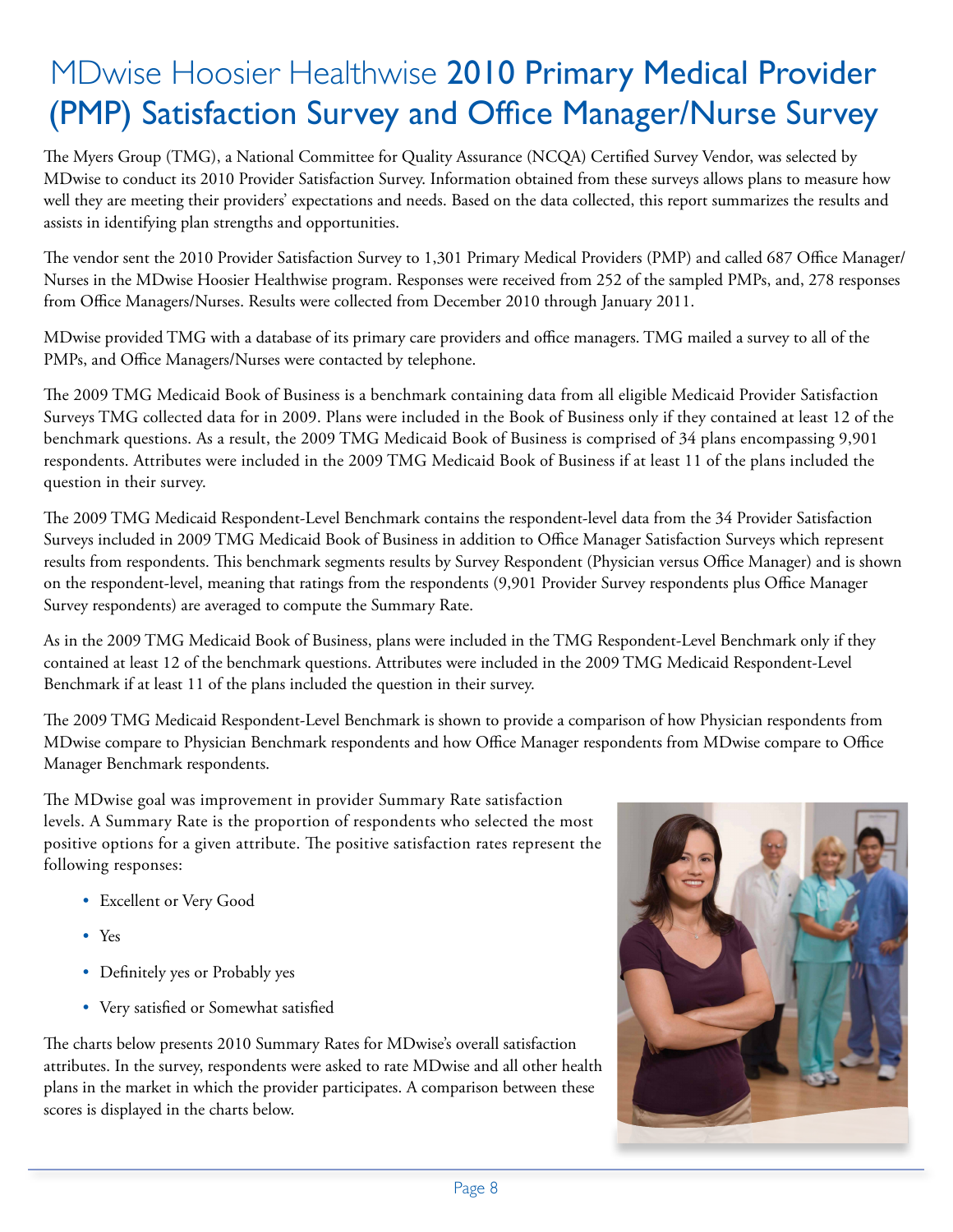| PMP Responses (252)<br>Composite/Attribute                                  | n   | <b>MDwise</b><br>2010 SRS | <b>MDwise</b><br>2009 | $\overline{n}$ | <b>Other Plans</b><br>2010 SRS | Significance<br><b>Testing</b> |
|-----------------------------------------------------------------------------|-----|---------------------------|-----------------------|----------------|--------------------------------|--------------------------------|
| <b>Provider Relations</b>                                                   |     | 35.2%                     | 34.9%                 |                | 26.6%                          | Not Sig.                       |
| Responsiveness of the provider<br>relations representative                  | 220 | 43.6%                     | 43.1%                 | 185            | 29.7%                          | Sig. higher                    |
| Usefulness of practitioner educational<br>meetings/in-services              | 169 | 31.4%                     | 37.0%                 | 133            | 26.3%                          | Not sig.                       |
| Usefulness of written<br>communications, manuals                            | 224 | 28.6%                     | 27.3%                 | 8              | 23.8%                          | Not sig.                       |
| Responsiveness of health plan's<br><b>Medical Director</b>                  | 150 | $7.3\%$                   | 32.3%                 | 128            | 26.6%                          | Not sig.                       |
| <b>Continuity/Coordination of Care</b>                                      |     |                           |                       |                |                                |                                |
| Frequency of feedback/reports from<br>Specialists for patients in your care | 193 | 42.0%                     | New for 2010          | 164            | 39.6%                          | Not sig.                       |
| <b>Behavioral Health</b>                                                    |     |                           |                       |                |                                |                                |
| Quality of the behavioral health reports                                    | 4   | 31.9%                     | New for 2010          | 105            | 23.8%                          | Not sig.                       |

### **PMP Summary Rate Comparison**

### **Office Manager/Nurse Summary Rate Comparison**

| Office Manager/Nurse (278)                                                                                  |              | <b>MDwise</b> | <b>MDwise</b> |     | <b>Other Plans</b> | Significance   |
|-------------------------------------------------------------------------------------------------------------|--------------|---------------|---------------|-----|--------------------|----------------|
| Composite/Attribute                                                                                         | $\mathsf{n}$ | 2010 SRS      | 2009          | n   | 2010 SRS           | <b>Testing</b> |
| <b>Provider Relations</b>                                                                                   |              | 38.7%         | 34.8%         |     | 23.3%              | Sig. higher    |
| Responsiveness of the provider<br>relations representative                                                  | 232          | 48.7%         | 43.2%         | 214 | 30.4%              | Sig. higher    |
| Timeliness to answer questions or<br>resolve complaints                                                     | 226          | 41.2%         | 29.2%         | 213 | 22.5%              | Sig. higher    |
| Adequacy of provider orientation by the<br>health plan's provider relations staff                           | 207          | 37.7%         | 35.0%         | 9   | 25.1%              | Sig. higher    |
| Usefulness of educational<br>meetings/in-services                                                           | 184          | 32.1%         | 37.2%         | 164 | 17.7%              | Sig. higher    |
| Usefulness of written communications<br>and manuals                                                         | 218          | 33.9%         | 29.6%         | 206 | 20.9%              | Sig. higher    |
| <b>Prior Authorization and Medical</b>                                                                      |              | 26.2%         | 24.4%         |     | 15.0%              | Sig. higher    |
| <b>Management</b>                                                                                           |              |               |               |     |                    |                |
| Process of obtaining pre-certification/<br>referral/authorization information                               | 221          | 30.8%         | New for 2010  | 202 | 20.3%              | Sig. higher    |
| Phone access to medical management staff<br>for prior authorization                                         | 220          | 30.5%         | 28.3%         | 201 | 16.4%              | Sig. higher    |
| Timeliness of prior authorization process                                                                   | 220          | 28.6%         | 25.4%         | 202 | 16.8%              | Sig. higher    |
| Extent to which medical management<br>staff share review criteria and reasons for<br>adverse determinations | 192          | 25.0%         | 22.7%         | 185 | 15.1%              | Sig. higher    |
| Consistency of review decisions with<br>other plans                                                         | 184          | 17.9%         | 19.1%         | 173 | 11.0%              | Not sig.       |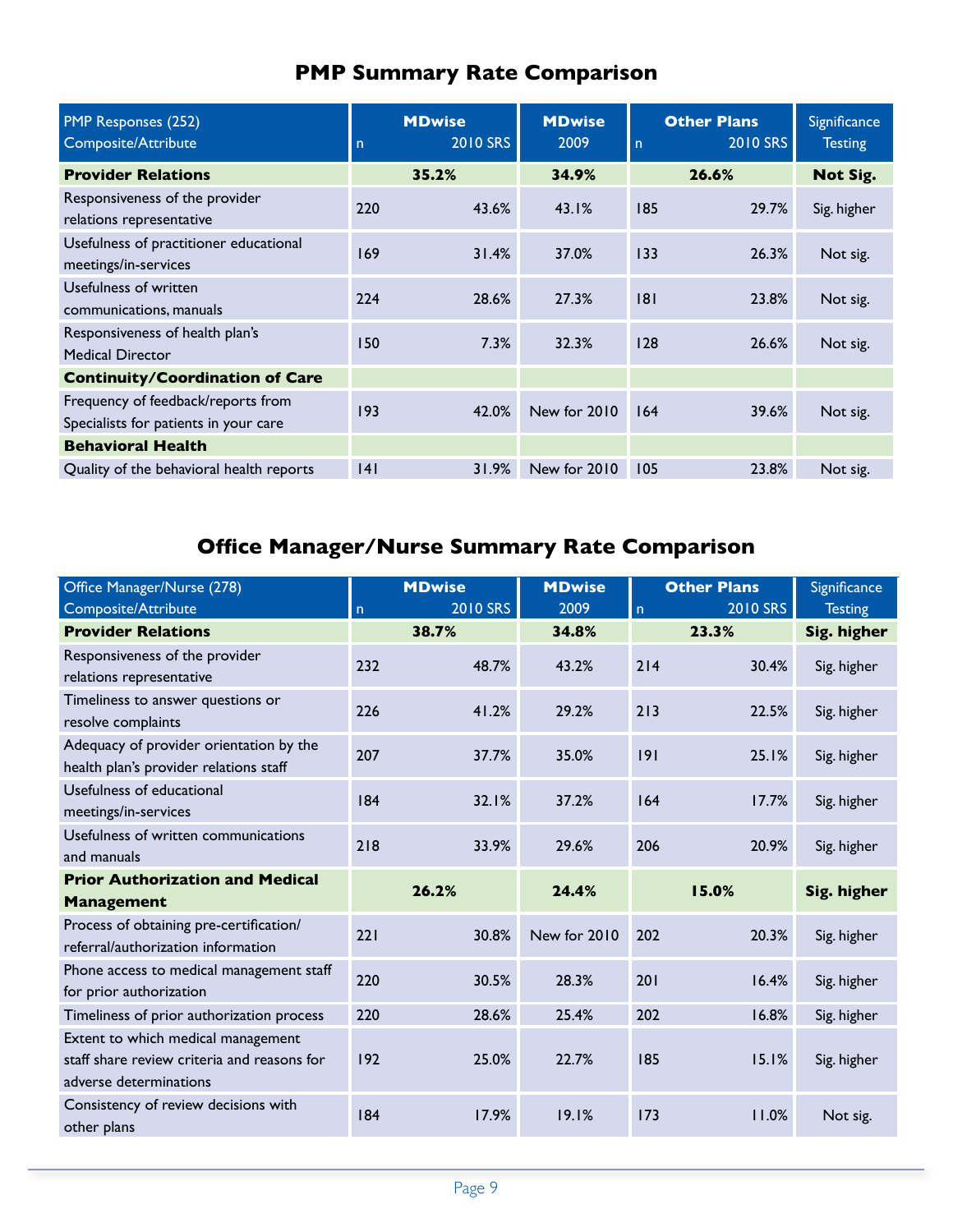| Office Manager/Nurse (278)                           |          | <b>MDwise</b> | <b>MDwise</b> |     | <b>Other Plans</b> | Significance   |
|------------------------------------------------------|----------|---------------|---------------|-----|--------------------|----------------|
| Composite/Attribute                                  | <b>n</b> | 2010 SRS      | 2009          | l n | 2010 SRS           | <b>Testing</b> |
| Timeliness of UM appeals process                     | 154      | 17.5%         | New for 2010  | 146 | 11.0%              | Not sig.       |
| Availability of care/case managers by phone          | 194      | 33.0%         | 27.9%         | 172 | 14.5%              | Sig. higher    |
| <b>Case Management/Disease</b>                       |          |               |               |     |                    |                |
| <b>Management</b>                                    |          |               |               |     |                    |                |
| Satisfaction with the referral process of            | 187      | 27.3%         | New for 2010  | 171 | 20.5%              |                |
| patients to disease management programs              |          |               |               |     |                    | Not sig.       |
| <b>Finance Issues</b>                                |          | 27.2%         | 27.6%         |     | 19.9%              | Not sig.       |
| Accuracy of claims processing                        | 169      | 27.2%         | 29.5%         | 155 | 20.6%              | Not sig.       |
| Timeliness of claims processing                      | 168      | 31.5%         | 32.6%         | 154 | 23.4%              | Not sig.       |
| Resolution of claims payment problems<br>or disputes | 162      | 22.8%         | 20.6%         | 147 | 15.6%              | Not sig.       |

*Valid n is the number of respondents who gave a rating for the attribute. Summary Rate Scores (SRS) are the sum of the two most favorable response options.*

### **Trend Comparison Overall Satisfaction**

|                        |       | <b>MDwise Overall Satisfaction Summary Rate</b> |       |
|------------------------|-------|-------------------------------------------------|-------|
| <b>All Respondents</b> | 2010  | 2009                                            | 2008  |
|                        | 72.7% | 72.4%                                           | 58.5% |

When the overall satisfaction scores for 2010 are combined, the Summary Rate has increased significantly from 2008 but only slightly increased from 2009.

### **Summary Rate Comparison by Survey Type**

|                                                                      |     |           |     | MDwise Valid n & Summary Rate Score |     |                       |
|----------------------------------------------------------------------|-----|-----------|-----|-------------------------------------|-----|-----------------------|
| All Respondents (530) Composite/Attribute                            |     | Aggregate |     | Physician                           |     | <b>Office Manager</b> |
| <b>MDwise Overall Satisfaction</b>                                   |     |           |     |                                     |     |                       |
| Please rate your overall satisfaction<br>with MDwise                 | 477 | 72.7%     | 234 | 64.5% 243                           |     | 80.7%                 |
| <b>Provider Relations</b>                                            |     |           |     |                                     |     |                       |
| Responsiveness of health plan's provider<br>relations representative | 452 | 46.2%     | 220 | 43.6% 232                           |     | 48.7%                 |
| Usefulness of practitioner educational<br>meetings/in-services       | 353 | 31.7%     | 169 | 31.4%                               | 184 | 32.1%                 |
| Usefulness of written communications/manuals                         | 442 | 31.2%     | 224 | 28.6%                               | 218 | 33.9%                 |